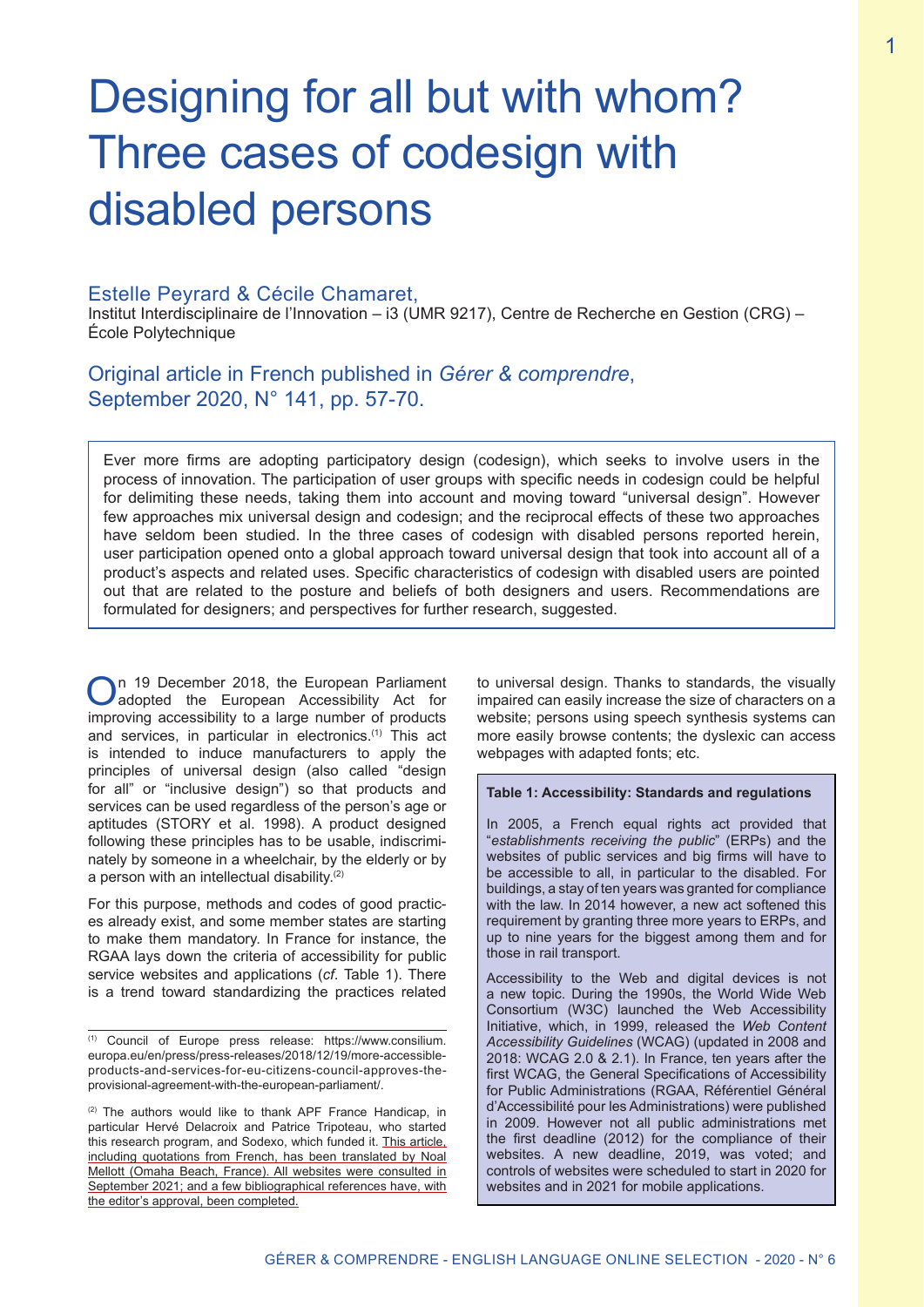Meanwhile, more and more firms are involving users in their processes of innovation, thus reaping benefits in terms of customer relations, the acceptability of their products and the creativity of their teams in design (LE NAGARD & RENIOU 2013). Among other examples: manufacturers are allowing customers to design their own watches (FRANKE & PILLER 2004); firms in new technological fields (such as Nokia or Dell) are gathering ideas from customers (COVA 2008); and sporting goods firms are drawing inspiration from the tweaks and repairs that users make to their equipment (HALLÉ *et al*. 2016, LÜTHJE *et al*. 2005). These examples of participatory design ("codesign" or "cooperative design") seek to tap users' inventiveness and knowledge so as to provide a better response to their needs. Since one objective of universal design is to take into account users' needs, including when the latter are very specific or quite different from normal needs, the participation of persons with disabilities in the design process might, we assume, be taken for granted. However there are few actual examples.

What does participatory design, when it involves users with disabilities, bring to universal design? To answer this question, three cases are presented from a research intervention program conducted by APF Lab, an association that promotes projects of codesign with the participation of persons with disabilities. This article starts by describing universal and participatory design. While universal design wavers between a proposed or imposed deployment, codesign is still asking questions about the choice of the "right" users for involvement in its procedures, about how representative they are. After an account of our research program's methodology, we report our findings from the field on the three cases of participatory design studied. The analysis of these

cases has brought to light the complementarity of participatory and universal design, while drawing attention to points to bear in mind persons with disabilities take part in a participatory approach. We conclude with recommendations for designers and suggestions for future research.

# Universal and participatory design: Two methods for responding to users' needs

How to detect users' needs has long been a key preoccupation in firms, especially during the phase of product design. The aim of universal design is for products to be invented that respond to everyone's needs, while participatory design (or codesign) postulates that these needs can be identified by involving users in the design phase.

#### **Universal design: Between proposing and imposing**

The concept of universal design was invented during the 1980s in the United States (MACE 1985), at a time when handicaps were starting to be described no longer as an individual's mere medical condition but as an interaction between individuals and their environment (FOUGEYROLLAS *et al*. 1998). This paradigm switch was important: the intent was no longer just to "repair" individuals but to arrange places and adapt products so that people, regardless of their characteristics (age, size, sensorimotor or intellectual aptitudes, etc.), are able to use them. Universal design is the "*design of products and environments to be usable by all people, to the greatest extent possible, without the need for adaptation or specialized design*" (MACE 1985).

| 1. "Equitable use"                                                                                       | Any user should be able to use the product, regardless of his/her age, size or aptitudes,<br>without being stigmatized.                                                                                        |  |  |
|----------------------------------------------------------------------------------------------------------|----------------------------------------------------------------------------------------------------------------------------------------------------------------------------------------------------------------|--|--|
| 2. "Flexibility in use"                                                                                  | A product can be used in varied ways that are adapted to the user's "preferences and<br>abilities" (e.g., with the right or left hand or with the voice instead of touching).                                  |  |  |
| 3. "Simple and intuitive<br>use"                                                                         | A product should be easy to use from the very start, "regardless of the user's<br>experience, knowledge, language skills, or current concentration level".                                                     |  |  |
| 4. "Perceptible Informa-<br>tion"                                                                        | The information necessary for using a product should be provided, including to<br>persons who see or hear poorly or have difficulty reading or understanding, while<br>"maximizing legibility".                |  |  |
| 5. "Tolerance for error"                                                                                 | A product should minimize the risks of faulty manipulation and should not be<br>dangerous if used incorrectly. It should warn users of errors and enable them to go<br>back to the previous state at any time. |  |  |
| 6. "Low physical effort"                                                                                 | A product's use should " <i>minimize sustained physical effort</i> " and allow for rest periods,<br>if needed.                                                                                                 |  |  |
| 7. "Size and space for<br>approach and use"                                                              | The product should be easy for anyone to access, regardless of users' and their<br>assistants' size and position (sitting or standing).                                                                        |  |  |
| Source: CONNELL et al. (1997) & https://projects.ncsu.edu/ncsu/design/cud/about_ud/udprinciplestext.htm. |                                                                                                                                                                                                                |  |  |

**Table 2:The seven principles of universal design (in brief)**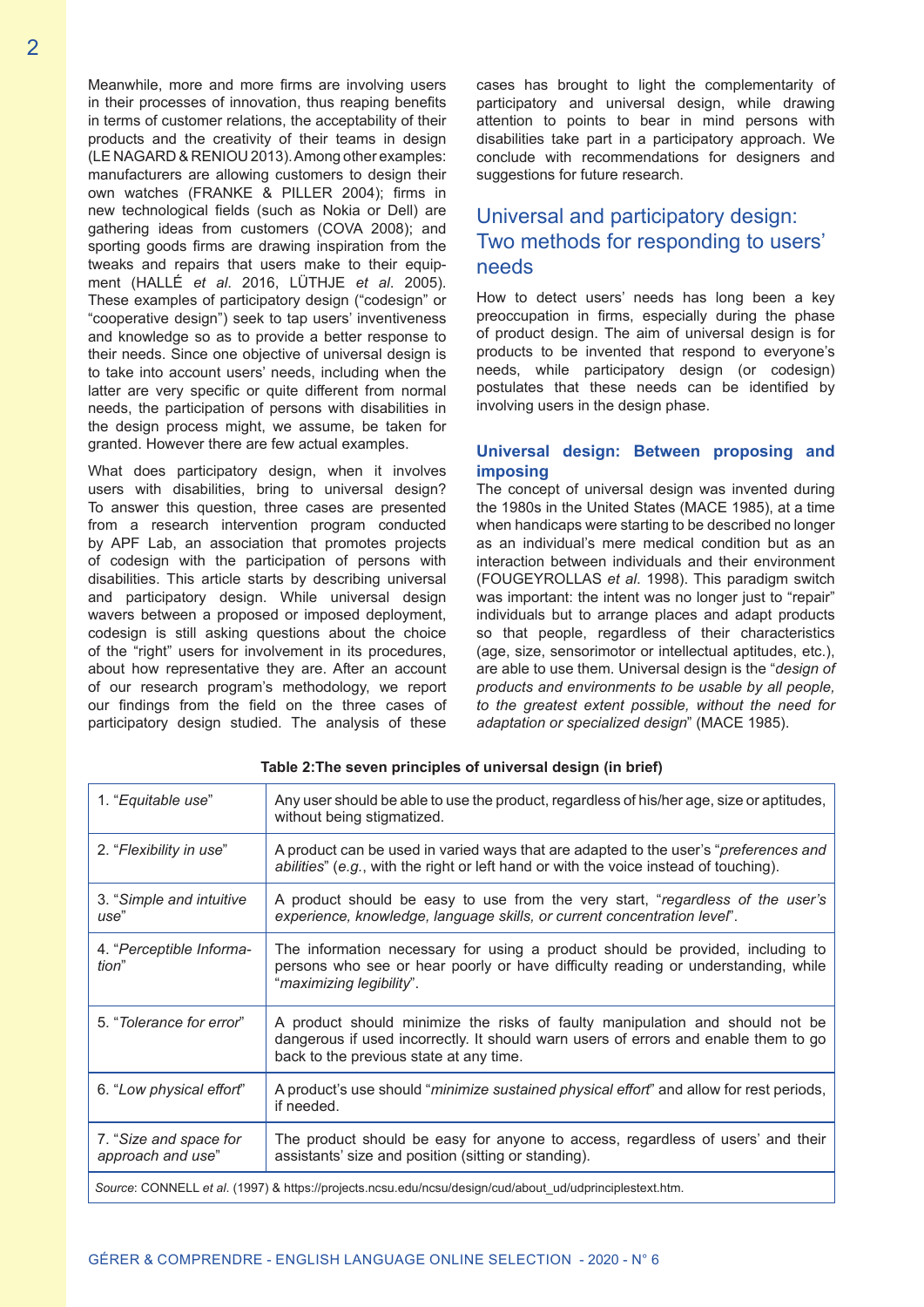This current of thought had operational effects as of the 1990s. The Center for Universal Design drafted a set of seven principles (CONNEL *et al*. 1997). As we see from the list of these principles in Table 2, universal design centers on the idea of "usability". Much more detailed recommendations have, as explained in Table 1, been proposed to, or imposed on, designers (*e.g.*, VANDERHEIDEN & JORDAN 2012) and Web developers — evidence of a standardization trend in guidelines for designers.

Intended in theory for as broad an application as possible, the concept of universal design focuses on the needs of the disabled. Its founding texts lay emphasis on users with disabilities (WINANCE 2014). In 2006, Article 2 of the UN Convention on the Rights of Persons with Disabilities (CRPD) defined and defended this concept: "*'Universal design' means the design of products, environments, programs and services to be usable by all people, to the greatest extent possible, without the need for adaptation or specialized design. Universal design shall not exclude assistive devices for particular groups of persons with disabilities where this is needed.*"

In contrast, more recent methods have underscored this approach's universality and no longer consider it to be specific to the development of products for the handicapped (OSTROFF 2011). On the one hand, some articles (VANDERHEIDEN & JORDAN 2012) have emphasized the size of this market (20% of the population has a disability, and 64% of persons over the age of 75 cope with functional limitations) and the multiplier effect (A very large proportion of families with three or four persons on the average are coping with functional limitations). For another, the HUMBLES method (ARAGALL & MONTAÑA 2011) has drawn attention to the financial opportunities underlying universal design: more customers, higher sales (exports and tourism), improved corporate image, etc.

Universal design does not, therefore, just take account of the needs of a narrow slice of the public. It postulates that a firm can respond to the needs of all by looking closely at the extremities of the spectrum of needs. From this perspective, involving persons with disabilities in participatory design looks like an opportunity for firms.

#### **Participatory design: Whom to involve?**

The idea of "cocreation" or "codesign", usually attributed to Prahalad and Ramaswamy (2004), refers to the practice of having third parties (users, suppliers, researchers, etc.) from outside the firm take part in developing products and services. User participation in product development was studied well before the concept was coined however. Participatory design, which was born in Scandinavian industry during the 1970s, already called for user participation in design (EHN 1988). The recourse to "lead users" originally proposed by Eric von Hippel (1986), was initially worked out for business-to-business relations before being extended to relations with customers. It was based on the idea that some especially creative users could help a firm imagine new products.

The question thus arose about the profile of the users to contact for participation in codesign programs. Buisine et al. (2017) have an original view on this question: for innovation, "extraordinary" users have to be implicated who are "out of synch with the target population" (children, the disabled, the agèd, etc.). Since they are not familiar with a product, they can better focus on the primary needs it is to satisfy, which other users have forgotten because they have adjusted to its shortcomings and defects. Several research programs have concentrated on the recruitment of these "lead users" and described their profiles — such users are few and far between in the crowd of all users (FRANKE et al. 2006, MORRISON et al. 2004, VON HIPPEL et al. 2009). Nonetheless, the uses and needs of these lead users, who are experienced, creative trendsetters, are not necessarily representative of ordinary users'. Ordinary users also have a role to play in innovation (MAGNUSSON 2009): even though they might not be conveyers of radical innovations, they can inspire designers during brain-storming sessions and help firms draw up new strategies. Like lead users however, ordinary users are not representative of users in their full diversity (LESPINET-NAJIB et al. 2017). This diversity is what universal design seeks to take into account.

Despite this emphasis on the value of having users represented in universal design procedures (PARK et al. 2014, YELDING 2003), the proof of this contribution is still, to the best of our knowledge, lacking. More broadly, "at present, the approaches combining the designcentered user and universal design are few in number" (LESPINET-NAJIB et al. 2017).

What happens if we combine universal design with participatory design involving the disabled? Since universal design entails taking account of specific uses, which might be far from any "average" use, we wanted to observe the results of involving users with disabilities in participatory design programs.

## Methodology

The literature provides few descriptions of programs mixing universal and participatory design. Such programs hardly exist in organizations despite the increasing recourse to user participation in innovation. Thanks to codesign workshops, we were able to observe and understand the complementarity between participatory and universal design.

Our research-intervention was conducted within APF France Handicap (*cf*. Table 3) in 2018 and 2019. This association recruited one of the authors under a contract (CIFRE) for a research program on the participation of persons with disabilities in innovation. APF Lab was created, an "innovation unit" that would operate like an itinerant living lab. It responds to queries from firms that want to conduct a codesign program involving the handicapped. With the help of the association's establishments, this author formed user groups and attended or led codesign workshops. Hereafter, the phrase "APF Lab program leader" refers to this author.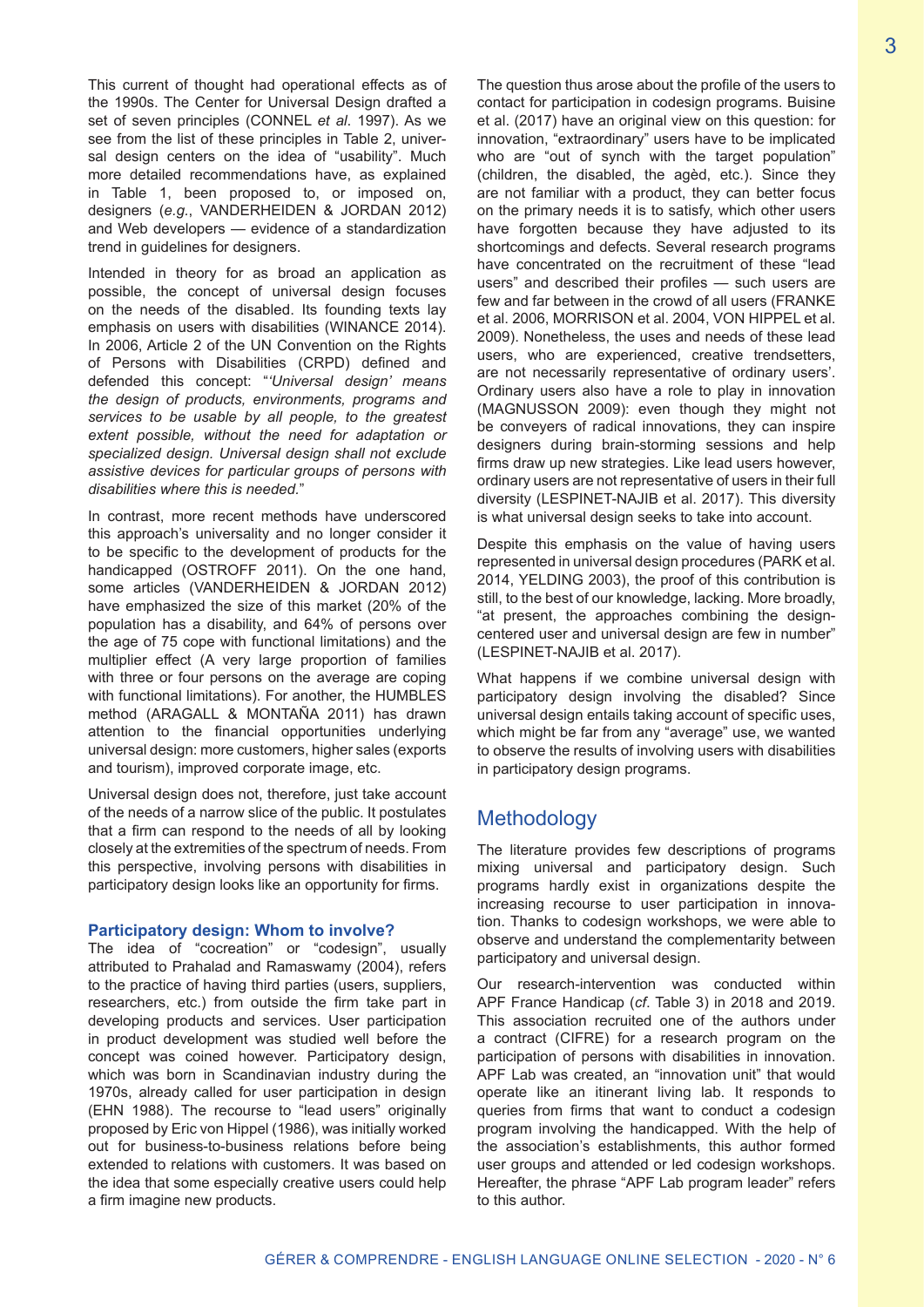#### **Table 3: APF France Handicap, its origins and role**

APF France Handicap (formerly Association des Paralysés de France) is an association with managerial activities but that undertakes advocacy for the rights of persons with disabilities. It manages 400 establishments (health care and social work) and 50 firms and establishments (ESATs) with specialized work programs. Its advocacy activities are conducted with the support of 25,000 members via approximately 50 branch organizations throughout the country. All this has made APF France Handicap the second largest nonprofit organization in France. In 2018, in response to requests from firms and to defend its expertise, APF France Handicap set up APF Lab to involve its members and users in innovation processes. Since 2018, APF Lab consults with firms of all sizes on their codesign programs and helps to bring them into contact with persons who might be far removed from ordinary socioeconomic activities.

The exploratory analysis proposed herein is based on three case studies of participatory design involving persons with disabilities. The case study method (YIN 2002) was used to describe the context and provides examples of how participatory design, when conducted with persons with disabilities, contributes to universal design. Given this exploratory approach and the density of the data collected, a qualitative methodology was chosen (DUMEZ 2016). Several types of data were put to use: the reports on interviews with firms and on preparatory meetings; e-mails about organizing workshops; recordings of workshop sessions; a detailed field journal of each session; an *ex post* evaluation by the firms about the benefits of these sessions (notes on telephone conversations eventually along with a grid of evaluation or a report).

The three cases were selected out of the nine participatory design workshops conducted by APF Lab since it was set up. Our interest in universal design guided this choice, since these cases involved products that were not just for the disabled. Two of them focused on products for the general public; and the third, on a product for the elderly that was to be adapted to persons with disabilities. Table 4 presents these three cases.

|                                                                              | <b>Check deposit machine</b>                                                                                                                                                                                                                                                  | <b>Photocopier</b>                                                                                                                                                                                  | Video game for motor<br>rehabilitation                                                                            |
|------------------------------------------------------------------------------|-------------------------------------------------------------------------------------------------------------------------------------------------------------------------------------------------------------------------------------------------------------------------------|-----------------------------------------------------------------------------------------------------------------------------------------------------------------------------------------------------|-------------------------------------------------------------------------------------------------------------------|
| Phase in product<br>development when<br>the firm contacted<br><b>APF Lab</b> | Advanced prototype                                                                                                                                                                                                                                                            | Product already on the<br>market                                                                                                                                                                    | First version for the elderly<br>already brought to market                                                        |
| The firm's goals                                                             | Improve the user<br>experience and boost<br>universal design                                                                                                                                                                                                                  | Boost universal design                                                                                                                                                                              | Improve the user<br>experience and adapt the<br>game to motor handicaps                                           |
| Place of meeting with<br>users                                               | A specialized housing<br>center in Paris                                                                                                                                                                                                                                      | An "adapted firm" in<br>Choisy-le-Roi                                                                                                                                                               | A specialized center in<br>Garches                                                                                |
| Period                                                                       | April to May 2018                                                                                                                                                                                                                                                             | May 2018 to February<br>2019                                                                                                                                                                        | 2017 to July 2018                                                                                                 |
| Workshop date                                                                | 17 May 2018                                                                                                                                                                                                                                                                   | 13 February 2019                                                                                                                                                                                    | 19 July 2018                                                                                                      |
| Workshop duration                                                            | 2 hours of tests                                                                                                                                                                                                                                                              | 3 hours of tests after sever-<br>al weeks of use                                                                                                                                                    | 2 hours, preceded by<br>several months of use<br>and by interviews with<br>individuals                            |
| Procedure                                                                    | Test with scenarios                                                                                                                                                                                                                                                           | Test with scenarios                                                                                                                                                                                 | Brainstorming                                                                                                     |
| Author's position                                                            | Facilitator                                                                                                                                                                                                                                                                   | Leader                                                                                                                                                                                              | Co-leader                                                                                                         |
| Persons in<br>attendance (besides<br>the author)                             | Designer, head of<br>product development, an<br>occupational therapist and<br>six potential users: persons<br>in a wheelchair (manual or<br>electric), including one with<br>a speech impairment, one<br>who was not verbal and<br>had very limited use of the<br>upper limbs | A salesperson, RSE<br>representative and ten<br>potential users: persons<br>with various motor<br>disabilities (upper or lower<br>limbs, wheelchair, etc.),<br>some of them cognitively<br>impaired | CEO and four potential<br>users: persons in a<br>wheelchair (paraplegia,<br>tetraplegy, degenerative<br>diseases) |

#### **Table 4:The three cases of product design (an overview)**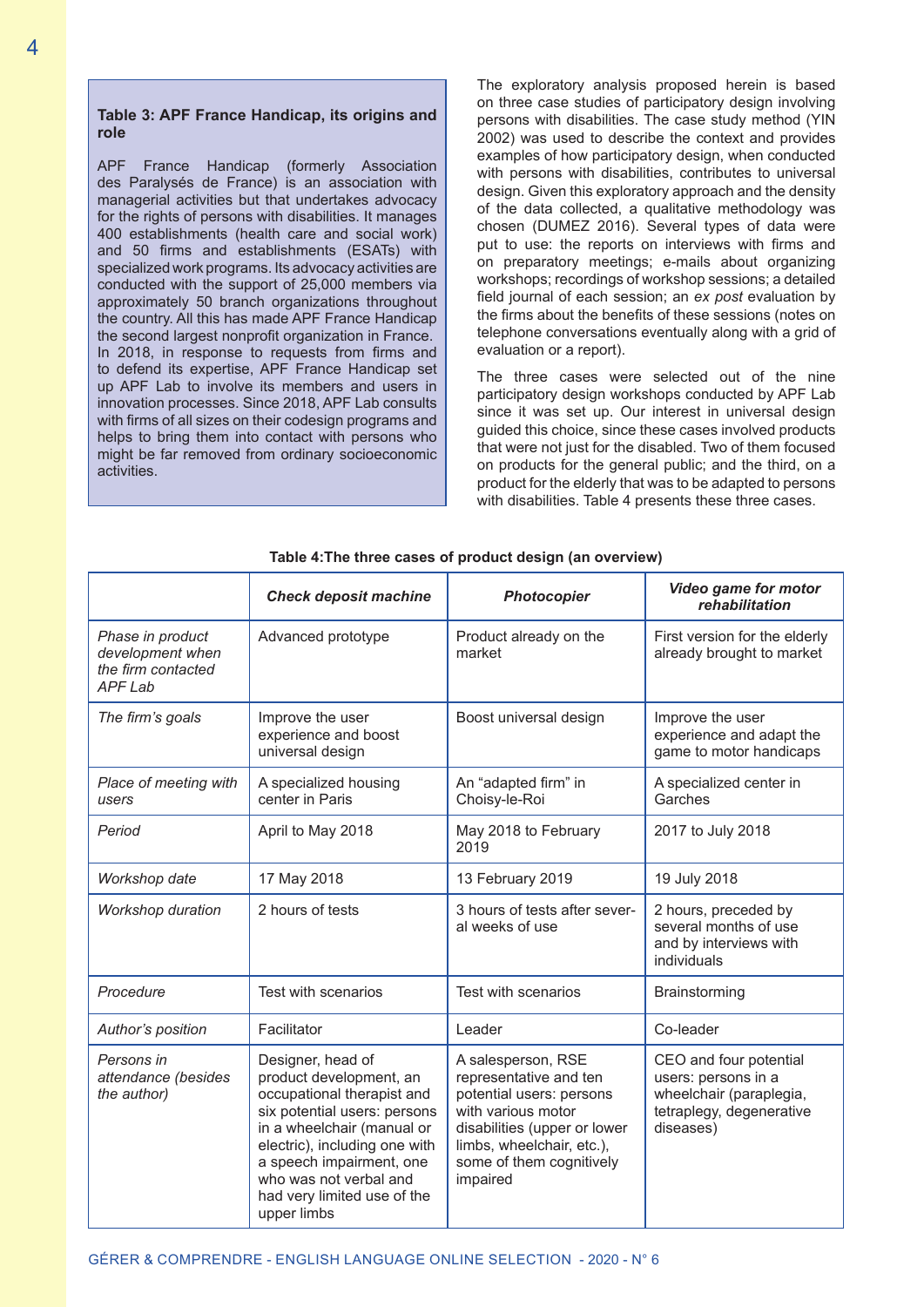## Participatory design involving persons with disabilities

#### **Case 1: Making the deposit of checks accessible to everyone**

At the end of April 2018, a design and innovation consultant from a bank contacted APF France Handicap. His team had designed a new installation for depositing checks, and he wanted to "submit it to an association of persons with limited mobility". One of the bank's directors, aware of the issue of accessibility, always asked that new products or services be tested by persons with disabilities. The request was urgent, since the consultant wanted the test to be done within two weeks. A first meeting by telephone was organized on 2 May between the bank's representatives and two persons from APF France Handicap (including APF Lab) in order to better understand the request. The bank's representatives said that their request concerned only persons with limited mobility, the needs of the visually or cognitively impaired being handled via other channels. They needed at least five (ideally eight) users, and wanted members of APF France Handicap to come to the bank agency to test the check deposit machine.

APF Lab was in charge of organizing the test. Since it turned out to be very complicated to receive persons in a wheelchair in the agency, we deemed it better to have the machine moved to a specialized housing center in Paris managed by APF France Handicap. APF Lab contacted the center's director, who enthusiastically accepted this suggestion right away. Jointly with the center's director and a designer from the bank, APF Lab organized a workshop on 17 May. The designer drew up a test scenario.

The project leader from APF Lab arrived at the housing center at ten o'clock Thursday morning for the workshop. The center's residents were finishing breakfast in the dining room. This center houses 56 persons with motor disabilities (with or without other problems: speech disorders, spasms, involuntary movements, breathing difficulties, etc.). The test was conducted in the lobby, a place where all residents passed. A poster was placed on the elevator: "Test a new machine for depositing checks."

Before the arrival of the machine and the bank's representatives, a few residents in a wheelchair approached: "Is the machine going to be installed in the neighborhood?" The APF Lab program leader said that the machines were to be installed in all agencies throughout France. She also explained participatory design. One resident said, "What's necessary is to be able to place our legs under the screen. Otherwise, we can't get close enough." Others soon added, "And the screen shouldn't be too high" and "We sometimes don't have room for maneuvering."

The design team from the bank (a designer and project head) soon arrived with the machine. A small crowd drew near. The team set up the machine (which had a solid plastic base, a tablet and a slot for depositing

checks, cf. Figure 1) and then recounted the reasons for it being there and the test protocol: each tester would deposit checks.



Figure 1: The check deposit machine (authors' drawing).

The first tester was a man with a speech impairment. The designer explained the test scenario. She was very attentive and helped him perform the different actions. He had trouble using the touch screen. Despite his electric wheelchair (with adjustable height), he said it was hard to access the machine front-on. He pointed out that the screen was too high for short people.

Although the second tester had a similar wheelchair, she remarked that many people have a wheelchair that cannot be adjusted for its height. Unable to position herself in front of the machine, she approached it from the side. She pointed out that anyone waiting behind her in the agency would be able to see everything she was typing.

A woman in a manual wheelchair tested the machine next. The screen was too high; she was unable to touch the target on the screen for "deposit checks". She also had trouble reading what was written on the screen because it was oriented upwards. Furthermore, the fingerprints left on the screen made it even harder to read from her position. The designer helped her finish the test.

Two other persons tested the machine. The final tester was in an electric wheelchair and could not communicate, not even by nodding her head. She had sudden muscular contractions, spasms that forced her to curl her hands. The APF Lab program leader hesitated to have her take part in the test, since she was not sure of her consent to, and understanding of, the test protocol. This tester followed all the instructions given by the designer, but encountered major difficulties when she had to press the touch keys on the tablet.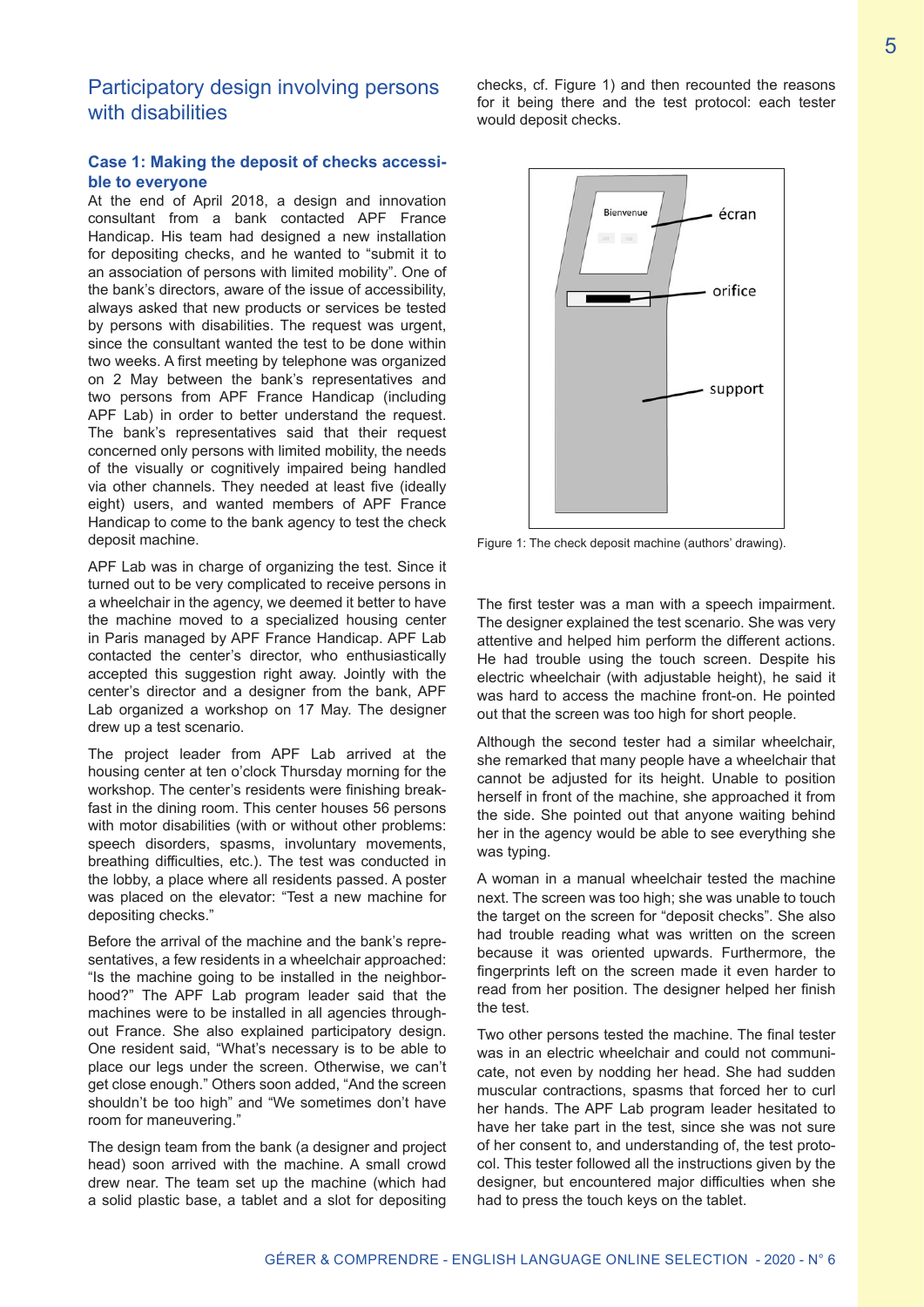The APF Lab program leader asked the design team what they thought of participants' remarks. Despite the help given to participants and the last user's difficulties, the team observed that everyone had managed to deposit checks. The bank's project leader talked about the technical constraints: the system was hidden in the bottom of the machine, which would not be very stable had it been placed in the top. Furthermore, the machine was to be installed without being fixed; and this meant that it had to have a solid base.

An occupational therapist who worked at the center came to express her opinion. Her tone of voice was much more assertive than the others'. She wondered whether the machine was worthwhile: persons in the center did not make check deposits, such deposits were obsolete, the machine did not respond to any need, and so forth. She then pointed out that the machine could not be approached from front on with a wheelchair. The project leader from the bank explained, once again, the technical constraints, but the therapist insisted that the system could be placed on the side or behind. She showed the designers that, when accessing the machine from the side, the elbow was in the way. She also dwelled on the slot for depositing checks: it had to be bigger. The designers explained that, since a check had to be deposited vertically, it would be hard to make the slot bigger but that it could be placed much lower and made with a material that made the act of depositing easier.

About ten days later, the APF Lab program leader asked the designer from the bank what improvements would be made. The software would be modified so that certain commands be placed lower on the screen; and a jack plug would be added for voice commands. She explained that it was impossible to make the slot bigger and too late to modify the machine's base so that persons in a wheelchair would have room for their legs.

#### **Case 2: A photocopier that can be used by everyone**

In May 2018, a manufacturer of photocopy machines contacted APF France Handicap to obtain a "label of accessibility" for a new model. He used to have commercial relations with APF Entreprises Adaptées. He said that he had been following a universal design approach for more than twenty years and that several modifications had been made to his previous line of photocopiers so as to improve accessibility and usability for persons with disabilities (larger handles, a lower screen, speech synthesis). So, the manufacturer wanted to draw attention to his efforts by obtaining a label. APF France Handicap did not, at the time, have such a label. However the association did propose that the manufacturer enroll in APF Lab's participatory design program, and he accepted.

APF Lab was in charge of organizing the test. The manufacturer had, several times, to be reminded of the purpose of testing: to test accessibility to the photocopier with the aim of improving it (and not to validate the product's accessibility). He said he was interested in the tests. APF Lab found an "adapted firm" within APF Entreprises Adaptées, that volunteered

to host the test. In an "adapted firm", at least 80% of wage-earners have disabilities, and the firm receives government subsidies. In this firm, 150 persons with disabilities were working, providing various administrative, logistic and maintenance services to client firms. APF Lab contacted the firm's director to agree on the modalities for the test. During a meeting organized with the manufacturer to define the methodology, test scenarios, based on a preparatory grid from APF Lab, were worked out. Eleven commands were to be tested: scan a document for a new addressee, replace the toner, copy a color sheet in black and white, etc.

The workshop was organized on a Wednesday morning in February 2016 on the adapted firm's premises. The photocopier had been installed a month earlier so that employees could test it. A wage-earner in the firm had drawn up a list of ten users, all of them employees who would take part in the test. Throughout the morning, she would go to fetch them by groups of three or four. Eight of the testers had already used the machine; two had not. The APF Lab program leader, who led the test session, proposed different scenarios. To avoid skewing the test's results, the two representatives of the manufacturer stayed on the sidelines.

The test started with a wage-earner who had difficulty maintaining a standing position, had little strength in his hands but did not have any cognitive or intellectual disability. He hesitated during the test, often turning toward the APF Lab program leader to say in a low voice, "I don't know how to do it […] Do I press that? […] In this direction?" He did not criticize the photocopier however. On the contrary, his voice was clear when talking about what was positive, for instance the directions for changing the toner: "I saw the arrow. That's very clear!" He went through the full test but had trouble entering the addressee for the scanner.

The second user was paraplegic. He was to make a recto-verso photocopy, a feature not easy to find. However he easily changed the toner. The third participant could not use her right hand. She easily manipulated the sheets of paper and the hood. She too had problems performing the recto-verso test and adding addressees to the scanner. During the test with the fourth participant, the same difficulties cropped up. The previous participant reacted out loud, "I thought it [the button] was well hidden too. That reassures me."

During the rest of the testing, participants supported each other. Together, they tried to find the complicated features that some had failed to locate. Other potential improvements were suggested: displaying a confirmation message once a task was launched, making it easier to open a new box of toner (The boxes were closed with an adhesive), making the on/off button more visible and accessible (It was on the side of the machine), etc.

Following the test, the manufacturer wrote a report that listed the photocopier's observed shortcomings and proposed improvements. The recording made by APF Lab and the journal it had written just after the test provided significant information to this report, which swelled from three to five pages. The manufacturer said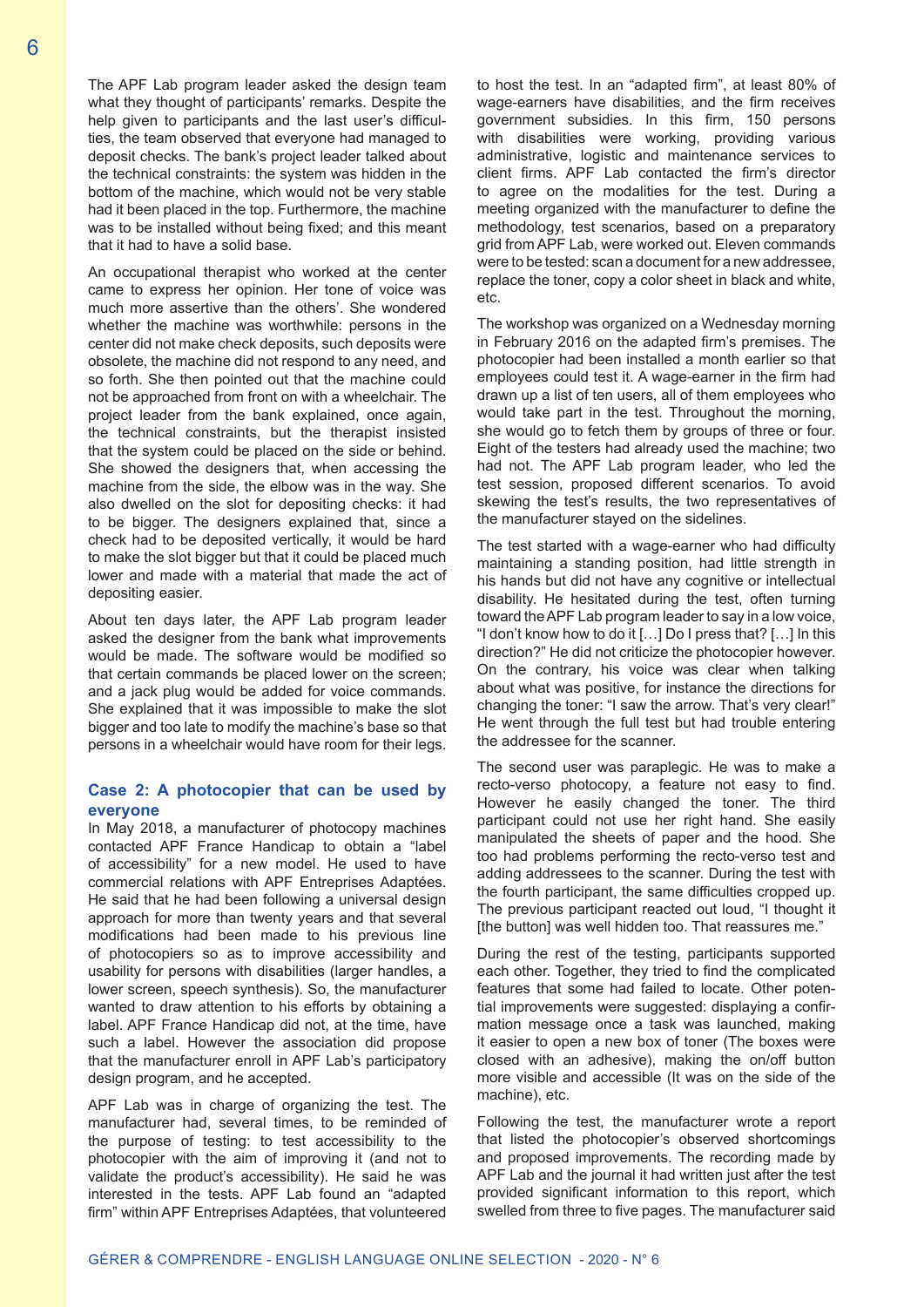that the report, written in French, would be sent to his R&D department, located in Japan, so as to improve the next version of the photocopier. He wanted to make a press release about the test right away.

#### **Case 3: Adapting a video game for motor rehabilitation**

The video game for rehabilitation involved detecting movements and proposing recreational exercises for muscle movements, exercises that could be fully customized in relation to the player's mobility. For example, a player could direct with his arms or shoulders the movements of a boat that had to avoid obstacles. The game had been designed for the elderly and was sold in nursing homes. Since the firm in charge of sales wanted to adapt it for persons with motor disabilities, it contacted APF France Handicap for experiments to be carried out in several establishments.

The game had been used for several months in a specialized center<sup>(3)3</sup> located in the greater Paris area. The staff of APF France Handicap wanted APF Lab to join and monitor this experimentation. During our first interview, the game's designer explained, "In fact, the game is for care-givers. So it's necessary to talk to them." The game, as adapted for rehabilitation, was intended for use as a complement to the practices of physical therapists, educators and other health-care personnel. The designer had already conducted several interviews with disabled users of the game and with health-care professionals.

For more feedback on the product, APF Lab organized a brainstorming workshop to produce ideas about how to integrate new movements in the game and its scenarios. It organized several meetings between April and June 2018, prior to the workshop: a meeting at the specialized center to become acquainted with its staff and with users of the game and to observe a gaming session, a meeting on the logistics for the workshop (date, place, participants and their specific needs), and two meetings with the game's designer to review the activities proposed by APF Lab for the workshop.

The workshop took place on 19 July 2018. When the designer and the APF Lab program leader arrived at the specialized center, a care-giver fetched four participants (fewer than what was expected). APF Lab's role and the workshop's objective were presented to them. The workshop was led by the APF Lab program leader, who asked participants to describe what would be their worse experience with video games for rehabilitation. The group took time before responding. A young woman talked about her fear of falling. The others mentioned their fear of pain or fatigue during and after the game. These fears cropped up frequently during the discussion. We realized that pain was a daily preoccupation for participants. Consequently, the other subjects they mentioned seemed superficial, such as that the objectives for rehabilitation were not clearly defined or that the game was not interesting or recreational enough.

Nevertheless, what was said sufficed to move on to the workshop's second phase for converting these "worse experiences" into needs. This brought to light other needs. Priority was given to three features for: playing with several persons at once, starting the video game without assistance, and making the game more stimulating.

In fact, the game had not been used much in the past few weeks. The care-giver explained that the game was too easy and players caught on too quickly. The leader of the APF Lab program asked participants about this. They said that the game required the presence of an assistant in order to start it but that no one was available.

The last exercise proposed to the participants was to imagine the ideal video game for rehabilitation. The exercise was hard. Although two participants apparently did not have the energy necessary for it, they did mention the need to visualize the "right gestures" before playing. In addition, these two paraplegics referred to the needs of persons with disabilities different from their own: being able to use a single arm, to play with the head or to play while standing. The proposals from the two other participants hinged on escapist fantasies; they imagined a "game of climbing, fast and intense, in virtual or augmented reality".

After the session, the designer said that the proposals made were not new and would not modify his product development plans. A few months later however, a fast-launch model for starting the game without the assistance of a care-giver was brought out. It had not figured in his initial plan.

# The conditional benefits of combining participatory and universal design

What does participatory design bring to universal design? To answer this question, we shall examine some of these contributions and then explain a few points specific to participatory design when it involves persons with handicaps.

#### **What does participatory design bring to universal design?**

 In each of the three cases, the codesign sessions conducted with disabled persons produced ideas for improving the products in line with the principles of universal design. In Table 5, which arranges the improvements suggested by users during the workshops in relation to the principles of universal design, we see how participatory design contributes to universal design. As we notice, two principles of universal design were not mentioned:

- The principle of simple and intuitive use was not mentioned for the check deposit machine. This was a direct consequence of the assistance provided to users during the workshop.
- The principle of the size and space for approach and use was not mentioned for the video game, since care-givers or, during the workshop, the game's designer had launched the game.

<sup>(3)</sup> *Maison d'accueil spécialisée* (MAS), which accommodates persons of all ages who have serious motor handicaps and are very dependent.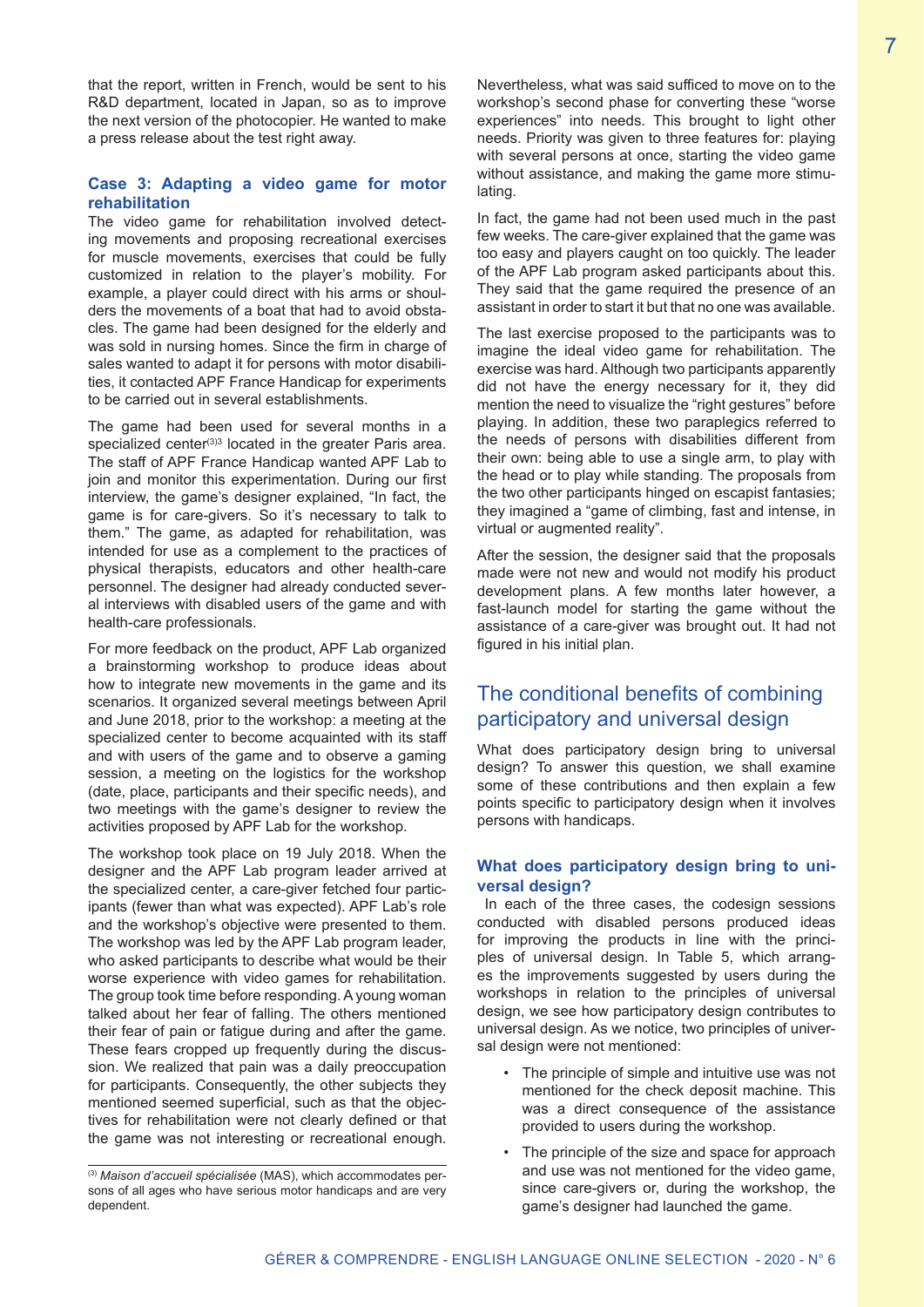### **Table 5: Product improvements in line with the principles of universal design**

| Principles of<br>universal design              | Product improvements suggested during the workshop                                                                                                                                                                      |                                                                                                                                                                                                                                                                                                         |                                                                                                                                                                                    |  |
|------------------------------------------------|-------------------------------------------------------------------------------------------------------------------------------------------------------------------------------------------------------------------------|---------------------------------------------------------------------------------------------------------------------------------------------------------------------------------------------------------------------------------------------------------------------------------------------------------|------------------------------------------------------------------------------------------------------------------------------------------------------------------------------------|--|
|                                                | <b>Check deposit machine</b>                                                                                                                                                                                            | Photocopier                                                                                                                                                                                                                                                                                             | <b>Video game for motor</b><br>rehabilitation                                                                                                                                      |  |
| 1. Equitable use                               | The improvements<br>suggested would enable<br>persons in a wheelchair or<br>with motor impairments of<br>the upper limbs to use the<br>machine.                                                                         | The suggested<br>improvements would make<br>the machine easier to use<br>for everyone, in particular<br>for persons with cognitive<br>or intellectual disabilities or<br>with motor disabilities in the<br>upper limbs, and persons in<br>a wheelchair.                                                 | The improvements<br>suggested would make<br>it possible for hemiplegic<br>and tetraplegic persons<br>or persons with motor<br>disabilities in the upper limbs<br>to play the game. |  |
| 2. Flexibility in<br>use                       | - Add a jack plug for<br>connecting earphones.<br>- A tiltable screen.                                                                                                                                                  | - A tiltable screen.                                                                                                                                                                                                                                                                                    | - Make it possible to play<br>with a single arm, with<br>the head or in a standing<br>position.                                                                                    |  |
| 3. Simple and<br><i>intuitive use</i>          |                                                                                                                                                                                                                         | - Simplify the procedure for<br>entering the addressee for a<br>scan (the names of features,<br>the keyboard's ergonomics).<br>- Improve the visibility of<br>the most frequently used<br>features (in particular, rec-<br>to-verso printing).<br>- More consistency in the<br>terms used for features. | - Make it possible to start<br>the game without assistance<br>from a care-giver.                                                                                                   |  |
| 4. Perceptible<br><b>Information</b>           | - Make it possible for<br>persons in a wheelchair to<br>read what is on the screen<br>(by making it tiltable).                                                                                                          | - A confirmation message<br>after launching a task.<br>- A more visible pointer.                                                                                                                                                                                                                        | -State the objectives of<br>rehabilitation.<br>- Display the "right"<br>gestures at the start of the<br>gaming session.                                                            |  |
| 6. Low physical<br>effort                      | - Improve the touch<br>screen to limit the effort and<br>precision required.<br>- Position the screen<br>low enough to limit arm<br>movements.<br>- A bigger deposit slot.<br>- Place the slot lower on<br>the machine. | - Make it easier to close<br>the hood that accesses the<br>area where paper jams.<br>- Make it easier to open<br>new boxes of toner.                                                                                                                                                                    | - Limit pain during and after<br>gaming.                                                                                                                                           |  |
| 7. Size and<br>space for ap-<br>proach and use | - Be able to place one's<br>legs under the screen and<br>approach the machine front<br>on.<br>- Be able to maneuver<br>a wheelchair around the<br>machine.                                                              | — Make the on/off button<br>more accessible to persons<br>in a wheelchair.                                                                                                                                                                                                                              |                                                                                                                                                                                    |  |
| Other hoped-for<br>improvements                |                                                                                                                                                                                                                         |                                                                                                                                                                                                                                                                                                         | - Make the game more<br>recreational: a variety of<br>scenarios, the possibility of<br>playing it with others, virtual<br>reality, etc.                                            |  |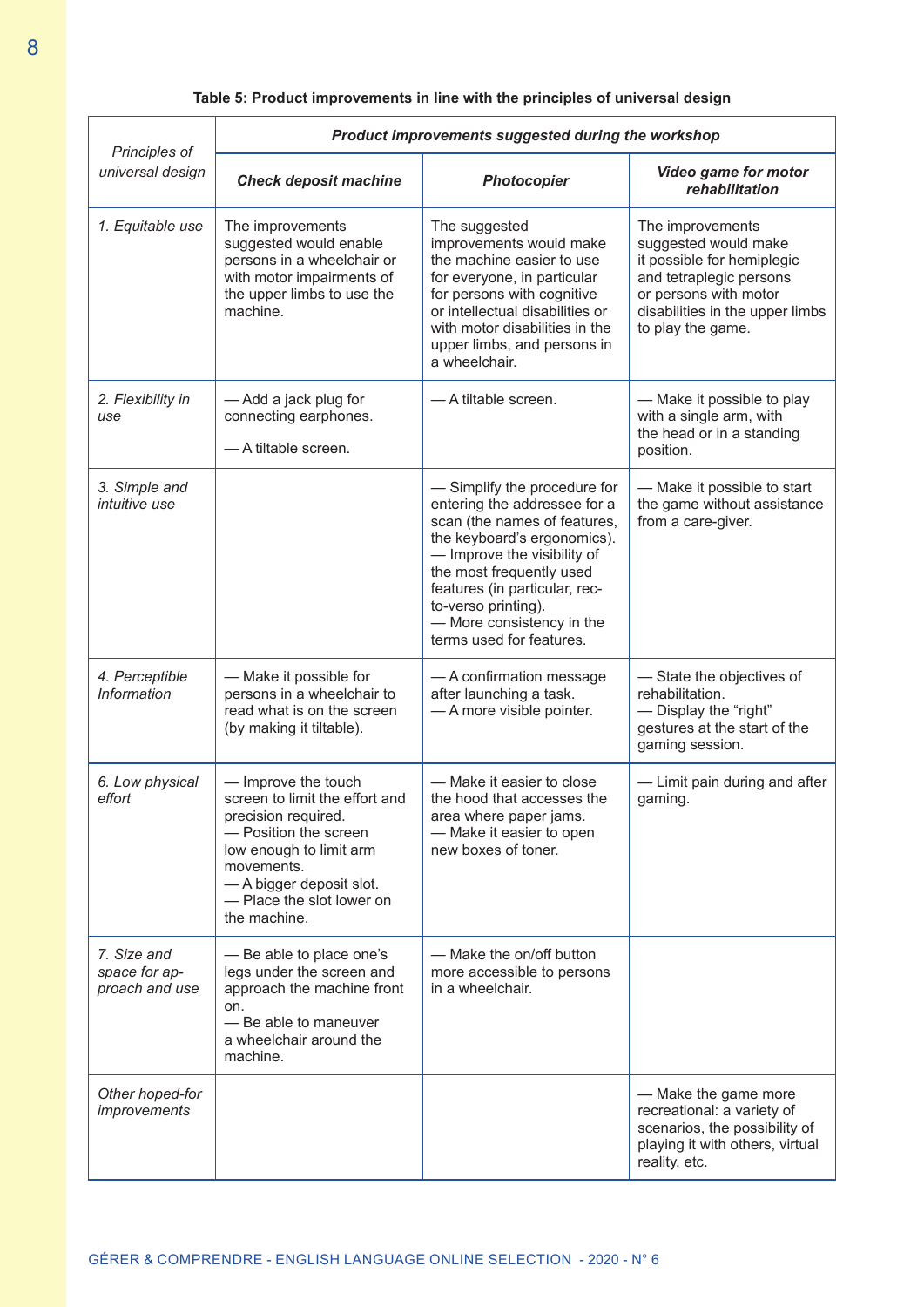Two of the firms (cases 1 and 2) said they complied with "accessibility standards" during product development. Both were in the private sector where these standards are not mandatory. The bank asked users for their opinions in a neutral way, whereas the manufacturer of the photocopy machine was interested in using his support for universal design as a sales argument and in pushing the rationale for standardization to its limits by soliciting a label from APF France Handicap. In any case, both firms had adopted an approach that partly fell in line with universal design. The designers of the check deposit machine had followed all recommendations about software but while overlooking the problems of accessibility to the machine and to the slot for depositing checks. In contrast, the designers of the photocopier had focused on the material parts of the machine (handles for drawers, the weight of movable parts, etc.) without working on the software interface to make it simpler to use. During meetings with users, questions soon cropped up about accessibility to the deposit machine and about the photocopier's software.

In the case of the third firm, the designer had concentrated on adapting the video game (initially designed for the dependent elderly) to users' physical disabilities (such as being able to move only the head). Here too, the meeting with users enabled him to take account of aspects that he had overlooked: the game's recreational aspects and accessibility in terms of being able to start a gaming session.

User participation opened toward a holistic approach to universal design, an approach that takes into account all aspects and all uses of a product. In all three cases, a small group of persons with motor disabilities (4-10 users) came up with definite suggestions for improving accessibility for everyone. This contradicts the idea that the diversity of handicaps is an impediment to universal design and to the relevance of involving persons with disabilities in product development (NEWELL & GREGOR 2000). Two explanations back up this remark.

The first has to do with the relatively limited maturity of universal design as applied in these three firms. Had the firm followed universal design more closely upstream during product development, it would have, we assume, ended up detecting the contradictions in the needs expressed by users. In the case of the firms with an approach not fully in line with universal design, no questions were asked about the representativeness of involving users with disabilities in participatory design. On the contrary, the involvement of these users significantly improved the universality of the three products (LIETDTKA 2015).

The second possible explanation is that some participants in these codesign sessions were all the more representative insofar as they all adopted an "interhandicap" approach. Their experiences, probably shaped by their proximity with other disabled persons, had given them a particular sensitivity to all problematic situations in using the products tested. In each of the groups, users mentioned the needs of persons with disabilities different from their own.

Tests and workshops with users might reveal nothing that designers do not already know, as was the case during the brainstorming session for adapting the video game. After the workshop, the designer declared that he had not identified any new needs and had not modified anything in his product development plan. Nonetheless, a few months later, he developed a fast-launch model, as users had suggested. After the test of the check deposit machine, the designer said that she knew "*there was a problem with the screen height*". Furthermore, the decision was made to modify the position of the buttons so that they be more accessible to persons in a wheelchair. It is as if exchanges with users were necessary to move from the awareness of a problem toward the decision to deal with it.

#### **Involving persons with disabilities in participatory design**

From these three cases of participatory design with disabled persons, we can draw attention to several points to which anyone who organizes this sort of procedure should be attentive.

#### **Take the opinions of experts into account, but not just their opinions**

In the cases of participatory design under study, the opinions of health-care professionals carried too much weight. In general, an innovation in the health field is intended for use by more than one sort of user. Let us not forget the persons who prescribe the product, those who buy it, those who use it, those who help someone use it, those who pay for it. The video game, for example, was intended to be used not only by the disabled but also by their care-givers, for whom the game was a tool for rehabilitation.

But even when there is a single sort of user, more store is set on the expert's opinion. Recall the physical therapist's opinion about the check deposit machine. During the interview at the end of this workshop, the designer only mentioned the remarks made by the therapist, who was present for 15 minutes during a test that lasted 90 minutes. There are three possible reasons why more importance is given to these persons:

- Health-care professionals are seen as "persons who know". Furthermore, their posture is much more assertive, critical and directive than that of persons with disabilities (*cf*. the case of the physical therapist venting her opinion about the check deposit machine).
- Designers, for sure, feel closer to able-bodied professionals than to persons with disabilities, whose situation they do not share. Furthermore, they adopt a professional posture during meetings.
- The "posture" of the participants testing the products reinforced, for sure, the tendency to lend too much weight to the opinion of professionals. the users with disabilities who tested the photocopier or the check deposit machine excused themselves when they did not succeed, as if they felt that they or their ability to use the product were being judged.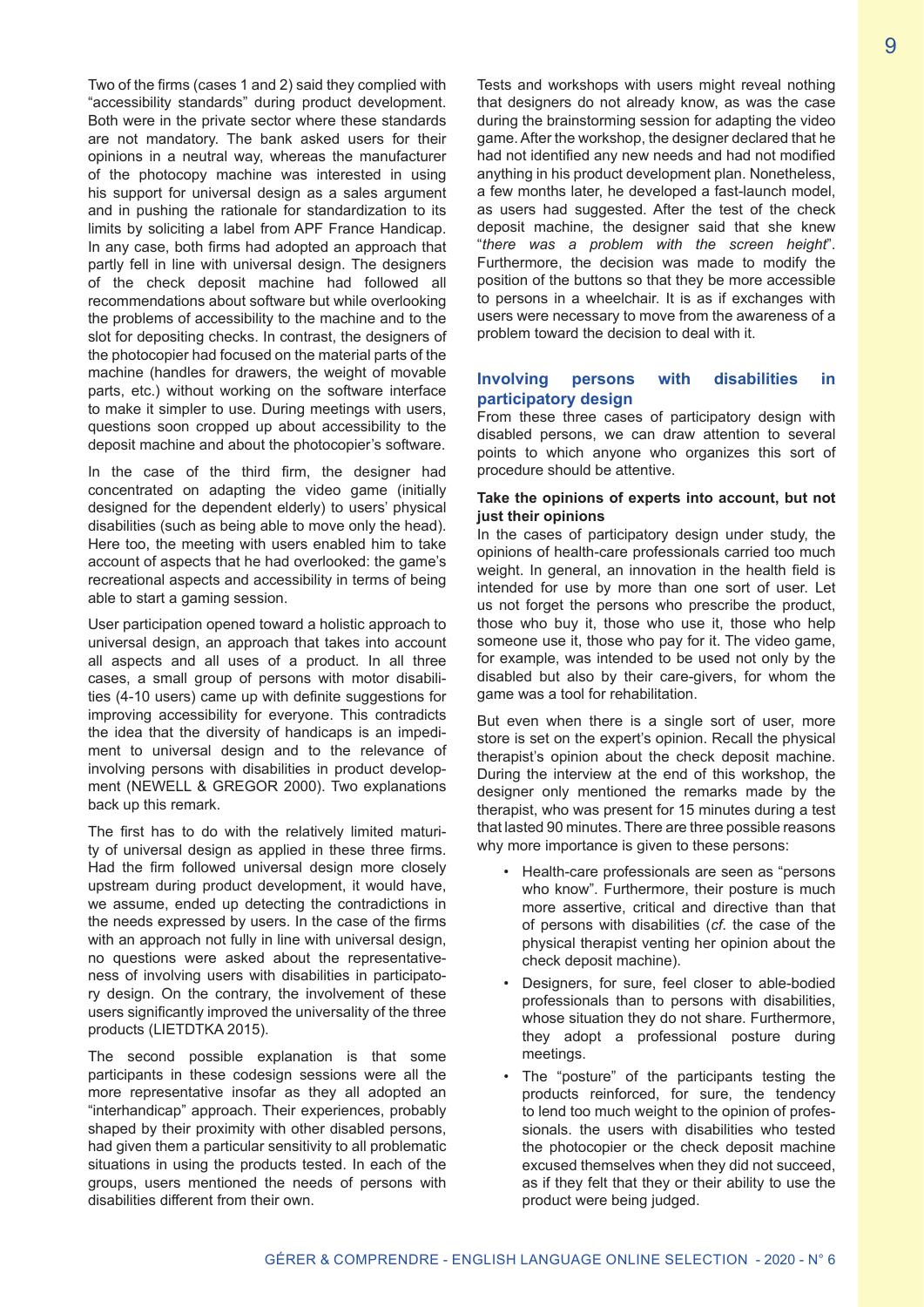The weight given to the expert's opinion, even more so when persons with disabilities lend it more weight than their own, can be a factor affecting participatory design. As illustrated in the case of the video game, when the question cropped up about why users had left off playing the game, the expert's perception of the situation was different from the user's — without necessarily being more pertinent.

#### **Do not overlook the social acceptability of products**

A handicap leads to experiences that might be marked by feelings, in many cases, of failure and, sometimes, of the wearisome gaze of others (LE BRETON 1991). Once the last participant with reduced mobility in the upper limbs had tested the check deposit machine, after trying repeatedly to press the tactile targets, the designer said with satisfaction, "*Everyone has been successful in the test.*" However the most probable consequence of the difficulties experienced by this last participant is that she will never use a machine that placed her in difficulty by herself, lest she make other persons at the bank wait and attract attention to her disability. By the way, this might be the reason why many residents at the center where the workshop was held do not go to the bank. In the case of the deposit machine, designers had a hard time imagining how persons with disabilities deal with failure. As a consequence, they had difficulty evaluating the machine's social acceptability.

In the photocopier test, the firm's representatives wanted to have the accessibility of physical elements (handles, knobs, doors) confirmed but seemed to consider as secondary difficulties stemming from the software (*e.g.*, finding the recto-verso feature). However persons with a motor handicap who have experienced repeated failures with objects are going to be less tolerant of the complexity of use; and poorly designed software is probably going to hinder them from using an object, even if the latter is physically accessible. In this case too, the attention given to a product's social acceptability was crucial for both persons with disabilities and "able-bodied" users, since no one likes to experience a failure when manipulating a device. Persons with disabilities magnify a requirement shared by all.

#### **Do not help (too much)**

The workshop leaders sometimes provided users with assistance, explanations or suggestions – thus creating a situation far from the user experience in real life. This skewed the tests. The designer detailed too much the steps for depositing a check: "*Now, press this button and put the check in the slot.*" Likewise, the APF Lab program leader oriented users who did not find the photocopier's recto-verso feature or had trouble entering an addressee for scans. This tendency to help users more than needed has already been described; it is not limited to the cases studied herein. It is augmented by the presumed or actual fragility of users with disabilities. How not to be tempted to help someone who has trouble pressing a button because of a lack of motor control in his hands? How to let someone with cognitive impairments get lost in the printer's menus without intervening? The impairments of the disabled directly affect the attitudes of the persons who lead test sessions.

This "excess" help proffered to participants during tests negatively affects a product's usability assessment. Nielsen (1993, p. 183) recommended: "*During the test, the experimenter should normally not interfere with the user but should let the user discover the solutions to the problems on his or her own. Not only does this lead to more valid and interesting test results, it also prevents the users from feeling that they are so stupid that the experimenter had to solve the problems for them. On the other hand, the experimenter should not let a user struggle endlessly with a task.*" In line with this recommendation, we would like to emphasize an important point: be fully aware of any help provided to users so as to take it into account when evaluating product usability. During the test of the check deposit machine, users were guided step by step, and the team drew the conclusion at the end of the workshop that everyone had managed to deposit a check. In contrast, the assistance provided to users of the photocopy machine did not keep the team from identifying the features that caused problems.

#### **Recruit voluntary users and involve them early in product development**

Much research has referred to the value added to a product thanks to the involvement of users upstream in product development, during the phase of design. Despite the ergonomic improvements made to the photocopier, many more (presumably less expensive since they concerned the software) could have been made had users been consulted prior to commercialization of the machine. In the case of the check deposit machine, an early involvement of users would have led to identifying the problems of screen height and leg placement under the screen. These two improvements were mentioned by users who had not yet seen the prototype and did not all manage their own banking accounts. The experience of a handicap endows users with an expertise greater than that stemming from a repeated use of the product.

The question of the best user profile for running tests remains standing. The workshops conducted in this research-action program involved users with all sorts of motor (and eventually cognitive) disabilities. In the case of the check deposit machine, a person who could not speak and had no other means of expression passed through the test scenario; and the observation of her motor difficulties provided information about the machine's usability. A person who had memorization problems helped us realize why it was too complicated for everyone to enter a new address for sending a scan. Disabilities were a litmus test for detecting defects in design. The more a person is in a situation of being handicapped, the more these defects are evident.

The way users are recruited might be as important as their profile. The persons involved in our tests had been recruited in different ways:

• For the check deposit machine, participants were alerted about the organization of the test through a poster in the establishment. The machine was then set up in a place of passage and the persons who were interested took part.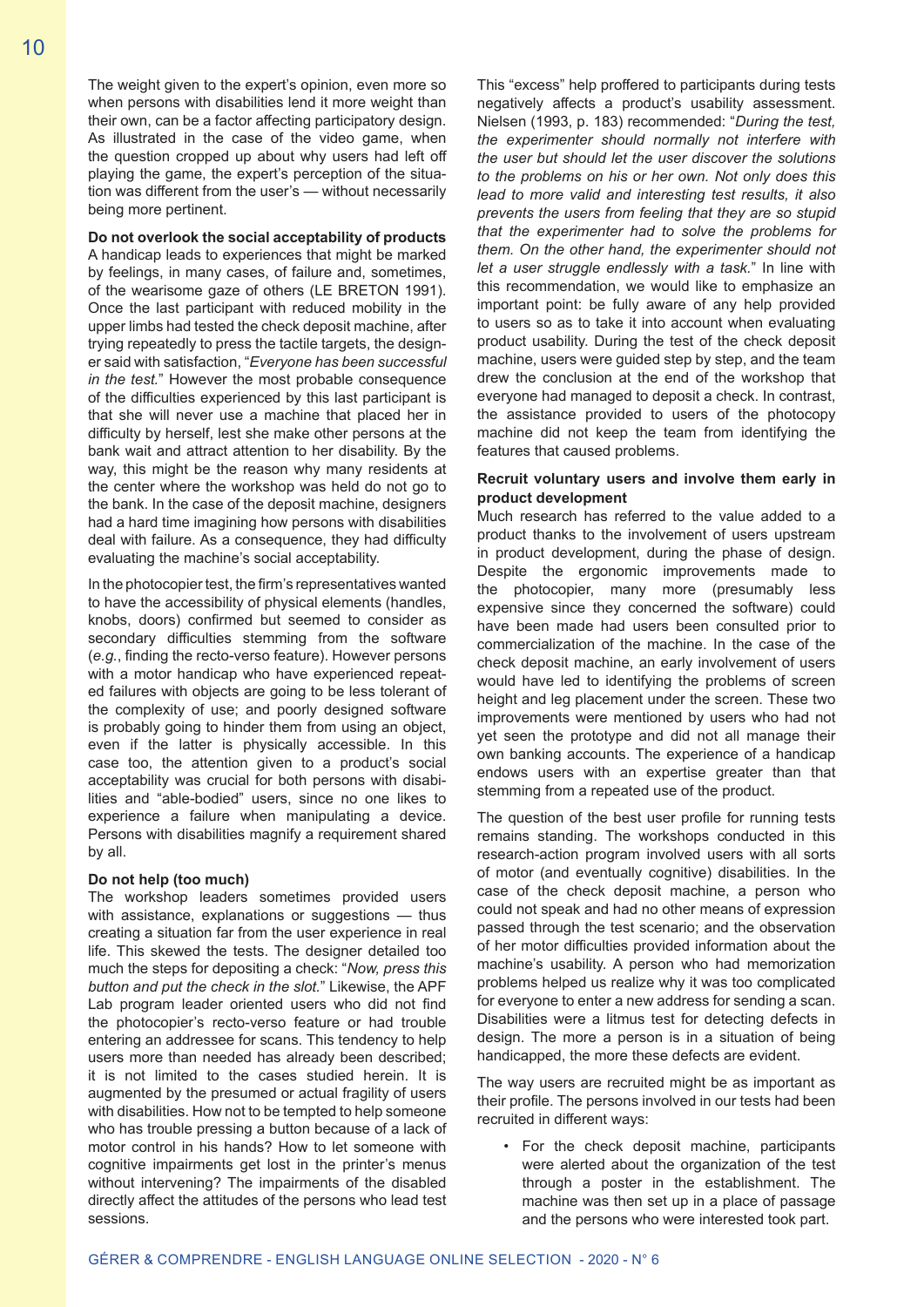- The photocopier had been set up in the adapted firm a month prior to the test, and the director had asked wage-earners to use it. One wage-earner then asked to take part in the half-day of testing.
- For the video game, no user came to the workshop spontaneously. The staff person went to ask four users to take part.

Users taking the initiative to participate in codesign was, therefore, total in the first case, very relative in the second, and next to naught in the third. In fact, for the video gaming workshop, there was difficulty involving two of the participants, who did not seem much interested in the tests, probably because they had more pressing preoccupations with their health. For the photocopy test, the results were variable enough from one user to the next. We can thus formulate the hypothesis that a prerequisite to participatory design is that users take the initiative to become involved. Participation should be voluntary.

# Conclusion: Implications for management

 These three cases show how participatory design can contribute to product development in firms that want to follow the principles of universal design. Involving persons with disabilities in product development from the phase of design is valuable given their specific experiences, their sensitivity to defects in design (in particular their intolerance of failure) and their empathy for persons with handicaps of all sorts. We would like to make a few recommendations about: the posture adopted by designers, the specific characteristics of persons with disabilities, and the right time for introducing participatory design.

First of all, the posture adopted by designers significantly affects the outcome of participatory design. The help they give to users testing the product should be in the "right dose". Furthermore they should pay attention to not just the product's usability but also its social acceptability and the perceptions of others. Designers should ask questions about how much weight is given to what users feel in comparison with professionals' opinions.

Secondly, the participatory design procedure should take into account characteristics directly related to the disabilities of the testers. In our research, the three workshops were organized at the place where these persons worked or lived, so that they not be forced to go out. Tests should be carried out under conditions as realistic as possible. For example, the check deposit machine had been set up in the corner of the room and not in the center, as it would have been in a bank agency. Furthermore, when the tests allowed for persons with speech impairments to take part, closely observing the test was more important than users' comments. Attention should be paid not only to the characteristics specific to the testers' disabilities but also to their emotional characteristics, their relation to failure and the possibility that their creativity might be invisible owing to their personal preoccupations

with health issues, which, of course, override any other objective.

As these three cases show, participatory design with (potential) users is more worthwhile when it takes place upstream in the process of product development. The check deposit machine's base could no longer be modified even though its shape caused an obvious problem of accessibility. Likewise, it was apparently too late for the manufacturer to have the defects in the photocopier's software corrected. When product design is already too advanced, designers pay less attention to user feedback and are tempted to declare that the prototype presented is the right choice.

One way to measure the value added by participatory design is to compare product development plans before the program and a few month afterwards. Participatory design sometimes leads to adding an element to product development, this already representing a real, concrete contribution.

There are many perspectives for future research on these questions. It would be worthwhile for a larger study to confirm the contribution of participatory to universal design. As we have shown herein, persons with disabilities bring to design a knowledge of handicaps that is valuable for designers — under condition that it is brought into product development at the right time. It would be worthwhile also examining the benefits for (presumably able-bodied) users and, too, for the persons with disabilities involved in participatory design (as a function of their handicap). What do persons with disabilities retain personally from being involved in product usability tests? It would be interesting to conduct participatory design programs with persons with varied handicaps (motor, sensory and intellectual), in particular to understand at what point the representativeness of users in tests becomes an important issue. Finally, studies could also be made of how firms understand universal design and implement it; this would shed light on their motives, the impact of standardization, and the difficulties encountered.

## **References**

ARAGALL F. & MONTAÑA J. (2011) *Universal Design: The HUMBLES Method for User-Centered Business* (Alderschot, UK: Gower Publishing).

BUISINE S., BOISADAN A. & RICHIR S. (2017) "L'innovation radicale par la méthode de l'utilisateur extraordinaire", *Psychologie du Travail et des Organisations*, 24(4), pp. 374-386.

CONNELLB.R., JONES M., MACE M., MUELLER J., MULLICKA., OSTROFF E., SANFORD J., STEINFELD Z., STORY M., & VANDERHEIDEN G. (1997) "The principles of universal design", version 2, available via https://projects.ncsu.edu/ncsu/design/cud/ about\_ud/udprinciplestext.htm.

COVA B. (2008) "*Consumer-made*: quand le consommateur devient producteur", *Décisions Marketing*, 50, 9p.

DUMEZ H. (2016) *Méthodologie de la recherche qualitative. Les questions clés de la démarche compréhensive* (Paris: Vuibert).

EHN P. (1988) *Work-Oriented Design of Computer Artifacts* (Stockholm, SE: Arbetslivscentrum), available via https://www. researchgate.net/publication/234791868\_Work-Oriented\_ Design\_of\_Computer\_Artifacts.